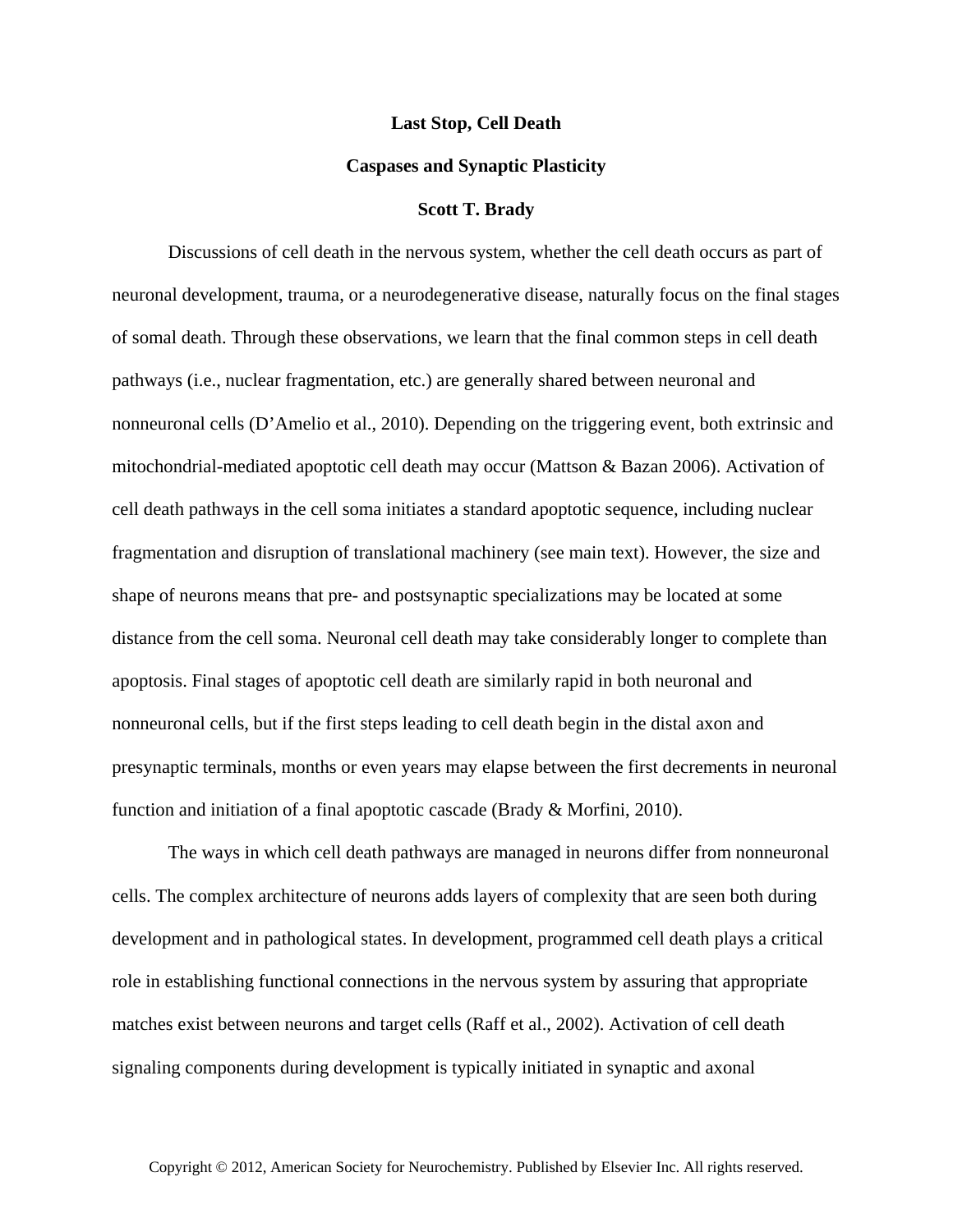compartments. If these steps are limited in scope and extent, synaptic and axonal activation of apoptotic signaling leads to pruning of nonproductive synaptic contacts or axonal branches (Raff et al., 2002). Atrophy of an axonal branch follows loss of synaptic function and degeneration of the presynaptic terminal. However, loss of too many connections triggers apoptosis in the cell body. An analogous loss of synaptic function and subsequent axonopathy is seen in many adultonset neurodegenerative diseases, producing a classic dying-back neuropathy (Morfini et al., 2009).

The distance of synaptic specializations from the cell soma allows caspases and other components of cell death signaling pathways to play roles in neurons unrelated to apoptosis (D'Amelio et al., 2010). If an executioner caspase is activated in a pre- or postsynaptic compartment, apoptosis does not follow as a matter of course. Instead, caspases may regulate aspects of axon growth, synaptic function and plasticity. Activation of caspase may occur in the growth cones of developing axons (McLaughlin, 2004) and during remodeling of synapses associated with learning and memory (D'Amelio et al., 2010). The separation between distal axon and soma prevents the interaction of caspases with key downstream targets required for the normal progression of apoptosis. Instead, the caspases may act on cytoskeletal proteins, kinases and other signaling molecules (Chan & Mattson, 1999; Morfini et al., 2009). As a result, activation of neuronal caspases affects hippocampal synaptic plasticity and long-term potentiation and song response habituation in zebra finches, as well as neuronal apoptosis (D'Amelio et al., 2010).

## **References**

Brady and Morfini, 2010 S. Brady, G. Morfini, A perspective on neuronal cell death signaling and neurodegeneration. Molecular Neurobiology. 42 (1) (2010) 25–31.